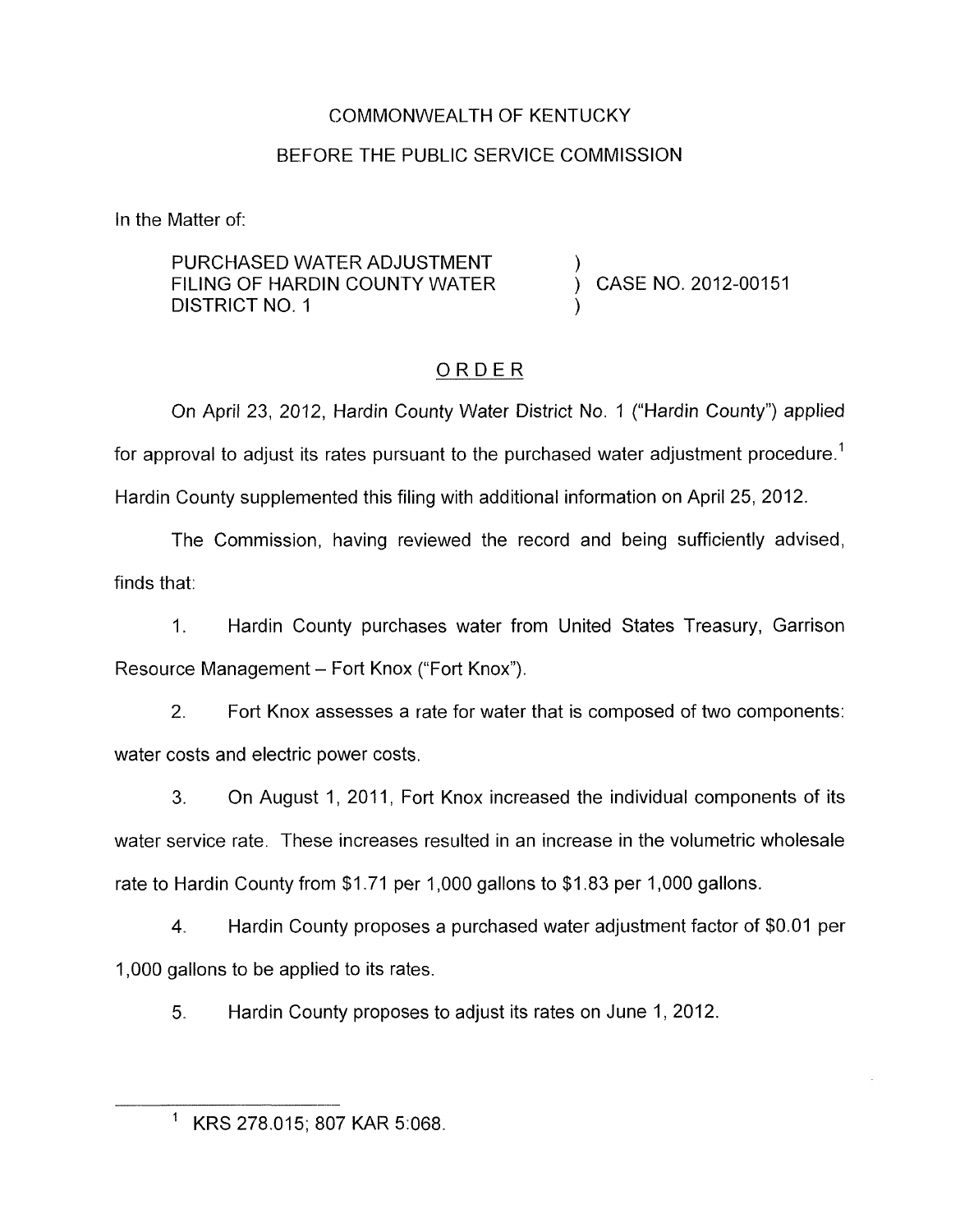6. During the 12 months ended March 31, 2012, Hardin County purchased 42,272,000 gallons of water from Fort Knox. It sold 878,410,000 gallons of water during the same period.

7. The purchased water adjustment factor of \$0.01 per 1,000 gallons is fair, just, and reasonable and should be approved.

8. The rates set forth in Appendix B to this Order are fair, just, and reasonable and should be approved for water service that Hardin County renders on and after June 1, 2012.

IT IS THEREFORE ORDERED that:

1. Hardin County's proposed rates are approved.

2. The purchased water adjustment factor of \$0.01 per 1,000 gallons as calculated in Appendix A is approved.

**3.** The rates in Appendix B are approved for service that Hardin County renders on or after June 1, 2012.

**4.** Hardin County's proposed tariff sheet filed with the application is approved.

By the Commission

Ѩ **ENTERED** MAY 17 2012 KENTUCKY PUBLIC<br>ERVICE COMMISSION

**ATTI** Director

Case No. 2012-00151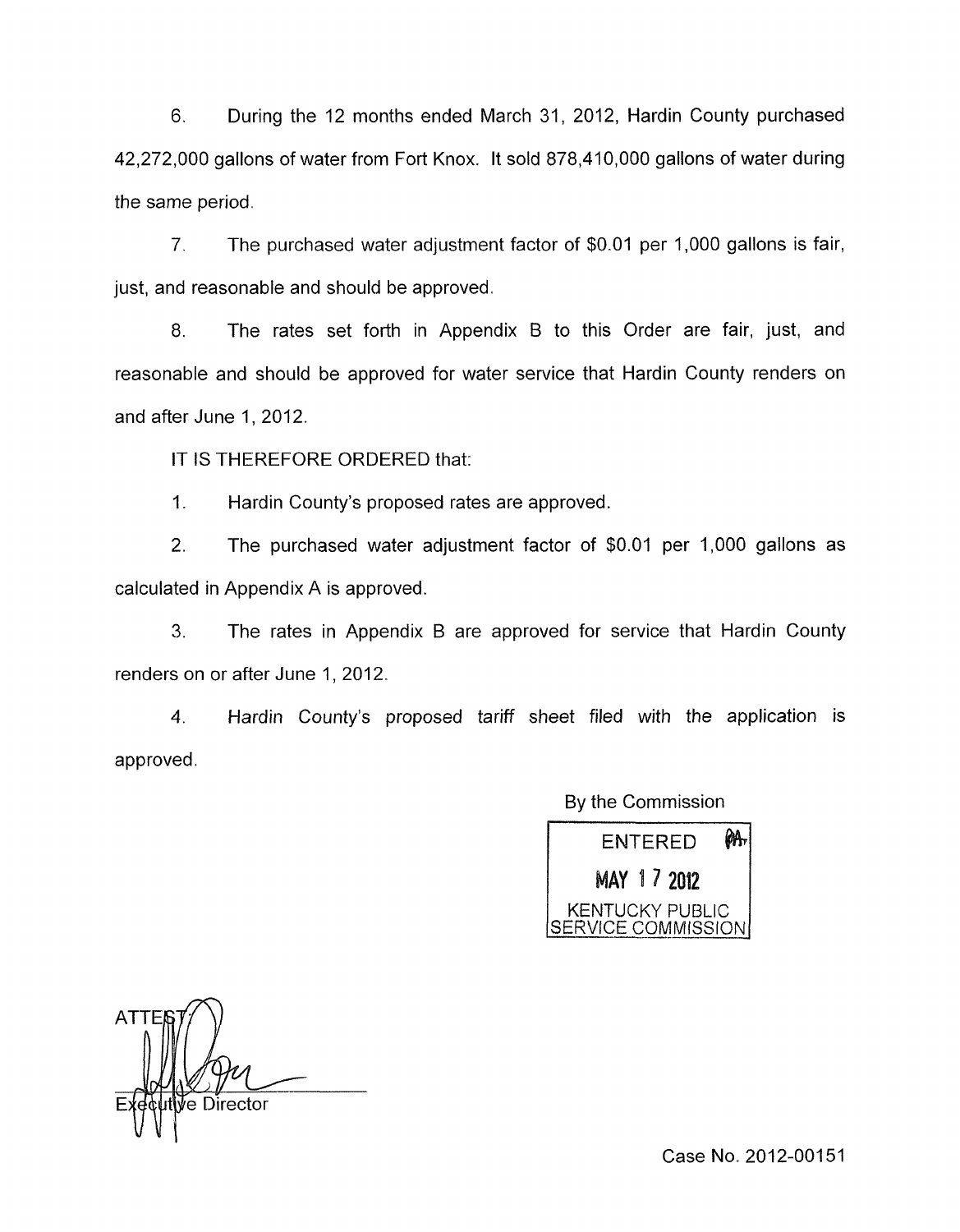#### APPENDIX A

# APPENDIX TO AN ORDER OF THE KENTUCKY PUBLIC SERVICE COMMISSION IN CASE NO. 2012-00151 DATED **MAY 1 7 2012**

|                                                             | New Rate                                  | <b>Base Rate</b>                          |
|-------------------------------------------------------------|-------------------------------------------|-------------------------------------------|
| Fort Knox<br>Purchases in gallons<br><b>Volumetric rate</b> | 42,272,000<br>\$1.83/1,000<br>\$77,357.76 | 42,272,000<br>\$1.71/1,000<br>\$72,285.12 |
| Increased water cost                                        |                                           | \$5,072.64                                |
| Increased water cost<br>Divided by gallons sold             |                                           | \$5,072.64<br>878,410,000                 |

Purchased water adjustment factar 878,410,000 \$0.0058 or \$0.01 per 1,000 gallons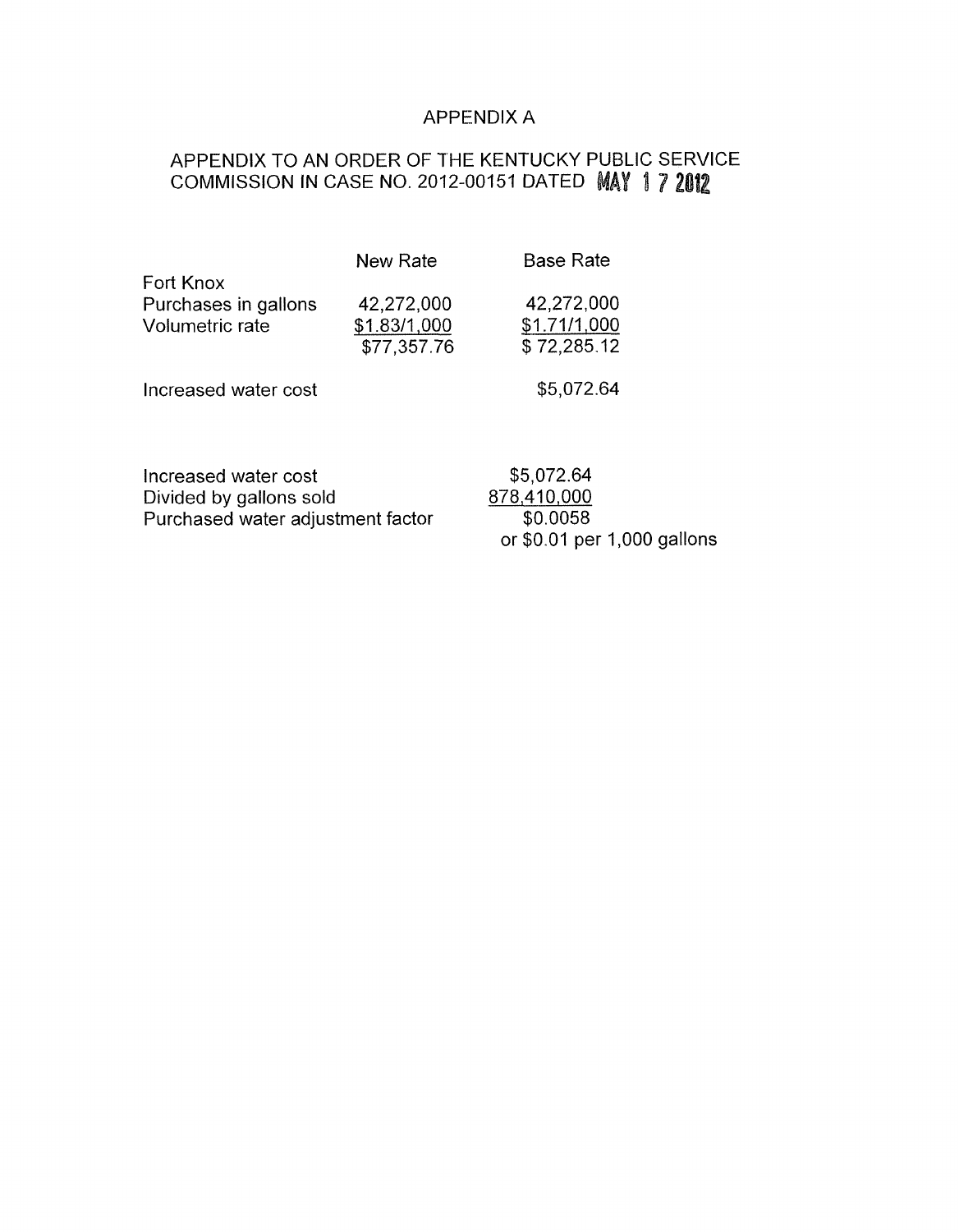#### APPENDIX B

# APPENDIX TO AN ORDER OF THE KENTUCKY PUBLIC SERVICE COMMISSION IN CASE NO. 2012-00151 DATED MAY 17 2012

The following rates and charges are prescribed for the customers in the area served by Hardin County Water District No. 1. All other rates and charges not specifically mentioned herein shall remain the same as those in effect under authority of the Commission prior to the effective date of this Order.

#### Monthlv Volume Rates

| First | $15,000$ gallons | $$4.43$ per 1,000 gallons |
|-------|------------------|---------------------------|
| Over  | $15,000$ gallons | \$3.17 per 1,000 gallons  |
|       | Wholesale Rate   | \$1.93 per 1,000 gallons  |